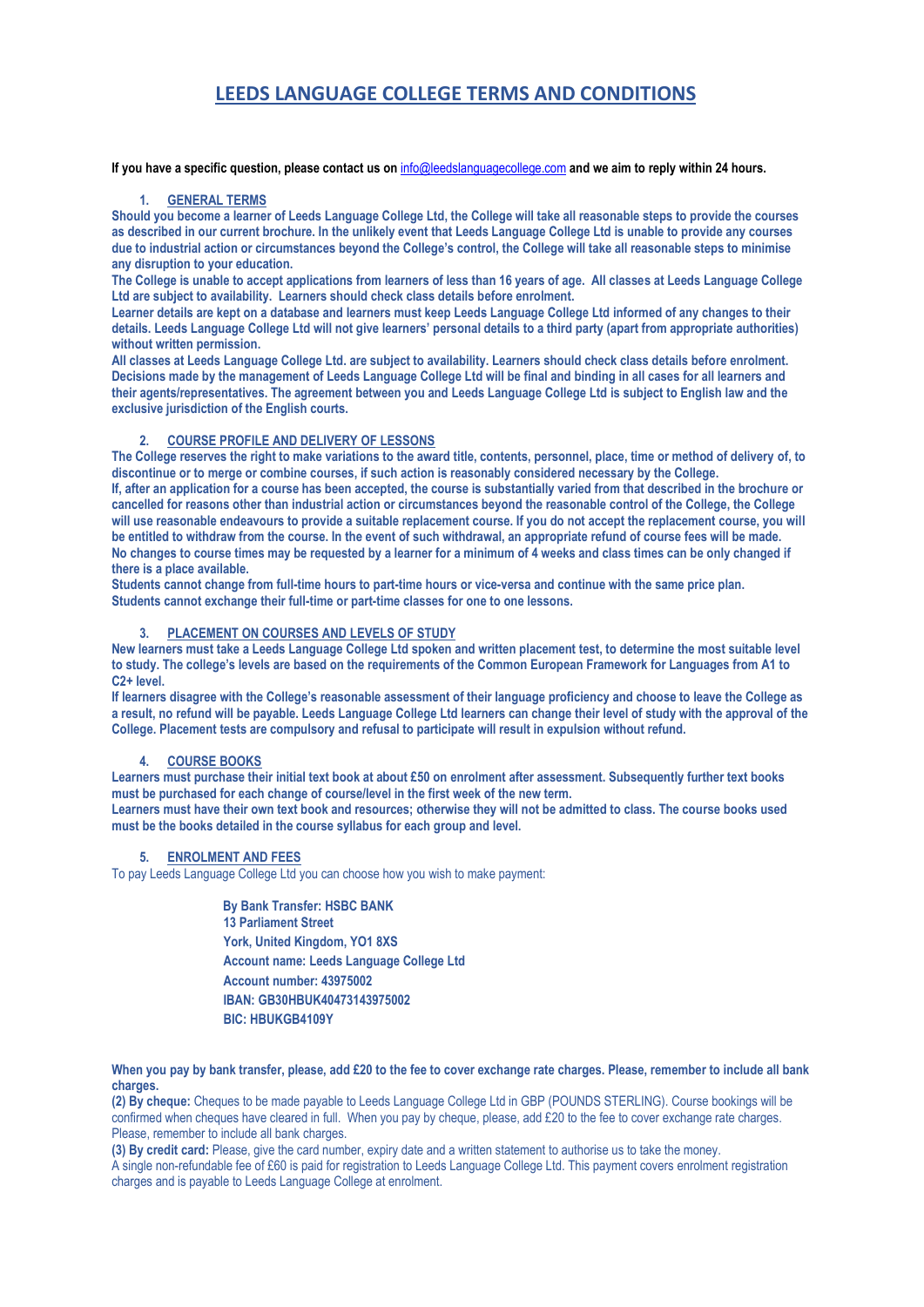If Leeds Language College Ltd has not received payment, a course will not be booked. Learners are responsible for these payments which, if not made, will affect visa requirements. Once payment has been received into the bank, a Certificate of Enrolment can be issued. Leeds Language College Ltd cannot guarantee a learner will study at their time of choice but will try to meet the learner's request. The course book for the initial level costs £50. Learners must purchase new course books for subsequent levels. Subsequent course books cost £50 at Leeds Language College but may be purchased directly from book shops or on-line retailers.

Late Homework Marking or Class Assessment Rescheduling fee is £25 per item of late homework or per rescheduled test. **NOT INCLUDED IN TUITION FEES: TEXTBOOKS, TRAVEL, HEALTH OR PERSONAL INSURANCE, EXTERNAL EXAMINATION FEES, STATIONERY, ACCOMMODATION, BANK TRANSFER CHARGES.** 

### **6. MEDICAL AND PERSONAL INSURANCE**

**It is a good idea to take out an 'all-risks' insurance policy which covers loss or theft of property as well as accidents and health whilst in England. If you have not done this already and want to get more information, please contact the Association of British Insurance. Tel: 020 7600 3333 Website:** [www.abi.org.uk](http://www.abi.org.uk/)

#### **7. INSTALMENT PAYMENTS:**

All courses of up to 12 weeks' duration must be paid in full on enrolment. Payment by instalments is not available to learners who obtain their visas through Leeds Language College Ltd., as paying by instalments could affect visa applications. For non-visa learners, courses over 12 weeks can be paid by instalment by arrangement.

| <b>MAXIMUM NUMBER OF PAYMENTS</b><br><b>WEEKS OF COURSE BOOKED</b> |
|--------------------------------------------------------------------|
|--------------------------------------------------------------------|

| $1 - 11$  | <b>FULL PAYMENT AT ENROLMENT</b> |
|-----------|----------------------------------|
| $12 - 24$ | <b>2 PAYMENTS</b>                |
| $25 - 41$ | <b>3 PAYMENTS</b>                |
| 42+       | <b>4 PAYMENTS</b>                |

If payments are not paid on the agreed date, then the entire outstanding amount must be paid immediately. If payment is not made, the course will be cancelled and learners must enter any further course as a new enrolment. If payments are late, Leeds Language College Ltd may discontinue the instalment plan. It is the responsibility of the learner to make payments into the agreed instalment payment plan. Instalment payments are only available to learners who complete the full course. All payments must be made in advance.

#### **8. REFUNDS OF COURSE FEES**

Leeds Language College Ltd will not refund exam fees, travel costs or transfer costs to airports. Refunds can take up to 28 days or 4 weeks after all the relevant and requested documentation has been received by Leeds Language College Ltd. When payments are made through an agent, the refund will be given by that agent. With exception of payments by agents, refunds will only be made in the name of the learner by cheque or bank transfer only. Additional bank charges will not be paid by Leeds Language College Ltd. The amount of refund payable to you depends on amount of time given before the start of the course. Learners who cancel a course after obtaining a learner visa through the College must present an enrolment letter for a new college as proof of further studies in the UK. Please Note: Fees are non-transferable for all learners.

| AMOUNT OF TIME GIVEN BEFORE COURSE PERCENTAGE OF REFUND |       |
|---------------------------------------------------------|-------|
| 7 WEEKS +                                               | 70%   |
| 5-6 WEEKS                                               | 55%   |
| <b>3-4 WEEKS</b>                                        | 40%   |
| 2 WEEKS                                                 | 10%   |
| <b>1 WEEKS</b>                                          | 5%    |
| <b>Less than 1 WEEK</b>                                 | $0\%$ |
| <b>AFTER START DATE</b>                                 | 0%    |

All learners with visa refusal are entitled to a refund of their course fees (not registration fees). Leeds Language College Ltd will deduct an administration fee of £300. Learners with visa refusal must send or fax a stamped copy of "notice of immigration decision" in order to process a refund.

# **9. ONE TO ONE TUITION**

Normal payment in advance and cancellation rules apply (see above). Tuition is subject to availability of teachers and classrooms. Leeds Language College Ltd may change teachers depending on availability. Learners are required to give at least 24 hours' notice before rescheduling a one to one lesson, otherwise the learner will be charged for the cancelled class. For lessons on Mondays, the college must be informed of a cancellation by Friday afternoon. Late students are not compensated for lesson time they have missed.

## **10. CHANGES TO COURSE DETAILS AND EXTENSIONS**

If learners wish to change their start date, a £50 administration charge will be payable. Learners must inform Leeds Language College Ltd of any required change at least 7 days in advance. If a learner fails to start at the selected date or complete a course, the learner will be removed from the class with no possibility of transfer or refund. Course extensions will only be granted if learners have authorised absence (formal holiday entitlement) or medically certified illness. Learners with current valid visas will be charged a £10 administration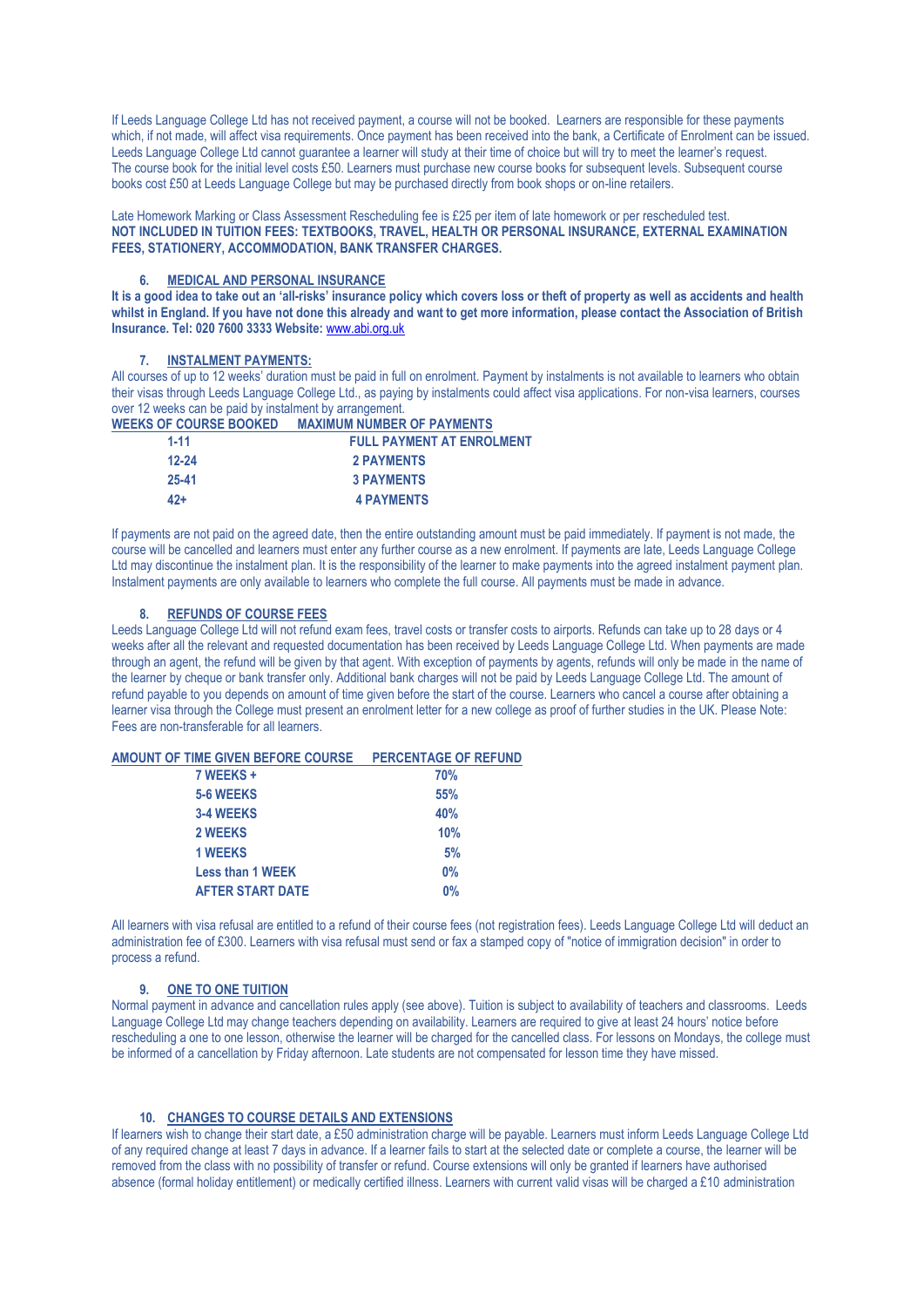fee if they wish to extend their course and can pay the continuous price if the extension is for 4 weeks or more.

#### **11. LEARNER HOLIDAYS, PUBLIC HOLIDAYS AND WORKING HOURS**

Authorised holidays must be booked 7 days in advance and should be planned carefully, as administration costs could apply for changes or cancellations. When booking authorised holidays, learners are entitled to equivalent course time back to compensate for any authorised holidays taken during the course. Any lessons taken as time back for authorised holidays, must be taken immediately following the course and while any visas are still valid. If a learner does not claim the equivalent lessons immediately following a course and leaves the course for any length of time, they forfeit the equivalent lessons and cannot claim them back at a later date. The lessons must be taken immediately and continuously in the days following the end date of the course. Please note there is no lesson time given back for bank or public holidays. Learners are allocated the following number of authorised holidays:

# **HOLIDAYS / ABSENCE**

| <b>WEEKS PAID</b>        | <b>STUDY AUTHORISED HOLIDAY</b> |
|--------------------------|---------------------------------|
| <b>LESS THAN 7 WEEKS</b> | <b>NONE</b>                     |
| 8-11 WEEKS               | 1 WEEK                          |
| <b>12-17 WEEKS</b>       | <b>2 WEEKS</b>                  |
| <b>18-23 WEEKS</b>       | <b>3 WEEKS</b>                  |
| <b>24-29 WEEKS</b>       | <b>4 WEEKS</b>                  |
| <b>30-35 WEEKS</b>       | <b>5 WEEKS</b>                  |
| <b>36-39 WEEKS</b>       | <b>6 WEEKS</b>                  |
| 40+ WEEKS                | <b>8 WEEKS</b>                  |
|                          |                                 |

Leeds Language College office working hours are Monday to Friday, 9a.m to 5.00pm. Leeds Language College Ltd will be closed for Christmas/New Year bank and public holidays.

#### **12. HOME STAY ACCOMMODATION (LEARNERS AGED 18+ ONLY)**

Leeds Language College Ltd will arrange Home stay accommodation on behalf of learners of Leeds Language College only on request subject to the following terms:

- 1. Accommodation fees must be paid in full and booked at least two weeks before learner arrival at the College.
- 2. Accommodation fees are indicative and subject to change depending on availability of the property.
- 3. Accommodation fees must be paid in full directly to the College and not to the host family or residence. The accommodation is only valid for the person and dates given. No refund will be given for late arrivals or early departures.
- 4. An accommodation search fee of  $\hat{E80}$  is payable for each search made by the College.<br>5. The minimum fee to be paid for Home stay is one week.
- The minimum fee to be paid for Home stay is one week.
- 6. If you cancel your accommodation you must give one week's complete notice of cancellation.
- 7. Cancellation must be in blocks of complete weeks. No refund will be given for partial cancellations or where the notice is less than one week. There is a cancellation charge of 50% of one week when more than one week's notice is given.
- 8. Any refunds for cancelled or changed accommodation are given at the end of the course, once the period of tuition has officially finished.
- 9. Refunds for accommodation are given within 28 days or 4 weeks of the course completion date and after all the relevant and requested

documentation has been received by Leeds Language College Ltd.

10. Leeds Language College Ltd can only arrange accommodation that is available at any given time. Double rooms are only for learners who travel and pay together.

#### **13. HOMEWORK AND ASSESSMENTS**

Homework assignments, Class work assessments and additional on-line portal work, carried out according to the class schedule, are free of charge for all learners.

Weekly class assessments must be completed in class, according to the class assessment schedule, under the supervision of the teacher. The designated day for class assessments is usually Friday. All learners are expected to attend. The teacher will inform the learners in advance, if another day has been designated for assessments because of a public holiday or college outing.

Weekly homework assignments must be fully completed and submitted to the teacher on time, by the designated weekly deadline, otherwise they will not be marked and the learner will be allocated a 0% mark for each missing assignment. Homework can be submitted by email if a learner is absent on the due date.

Weekly class tests, level assessments and homework assignments are compulsory and refusal to participate in these will result in expulsion without refund.

Learners may request late homework to be marked and may request occasional rescheduling of tests to another time/day if they are unable to attend their class on the designated assessment day but will have to pay an additional fee for this service and may be given a different test from the one completed by their classmates on the official designated test day.

The Late Homework Marking or Class Assessment Rescheduling fee is £25 per item of late homework or per rescheduled test. This service is only available to learners who are still within their contracted course term (not available to learners who have completed their course). It is also limited to 3 instances per learner per term (that is, not more than 3 incidents in total of rescheduled tests or late homework marking within a 13-week period).